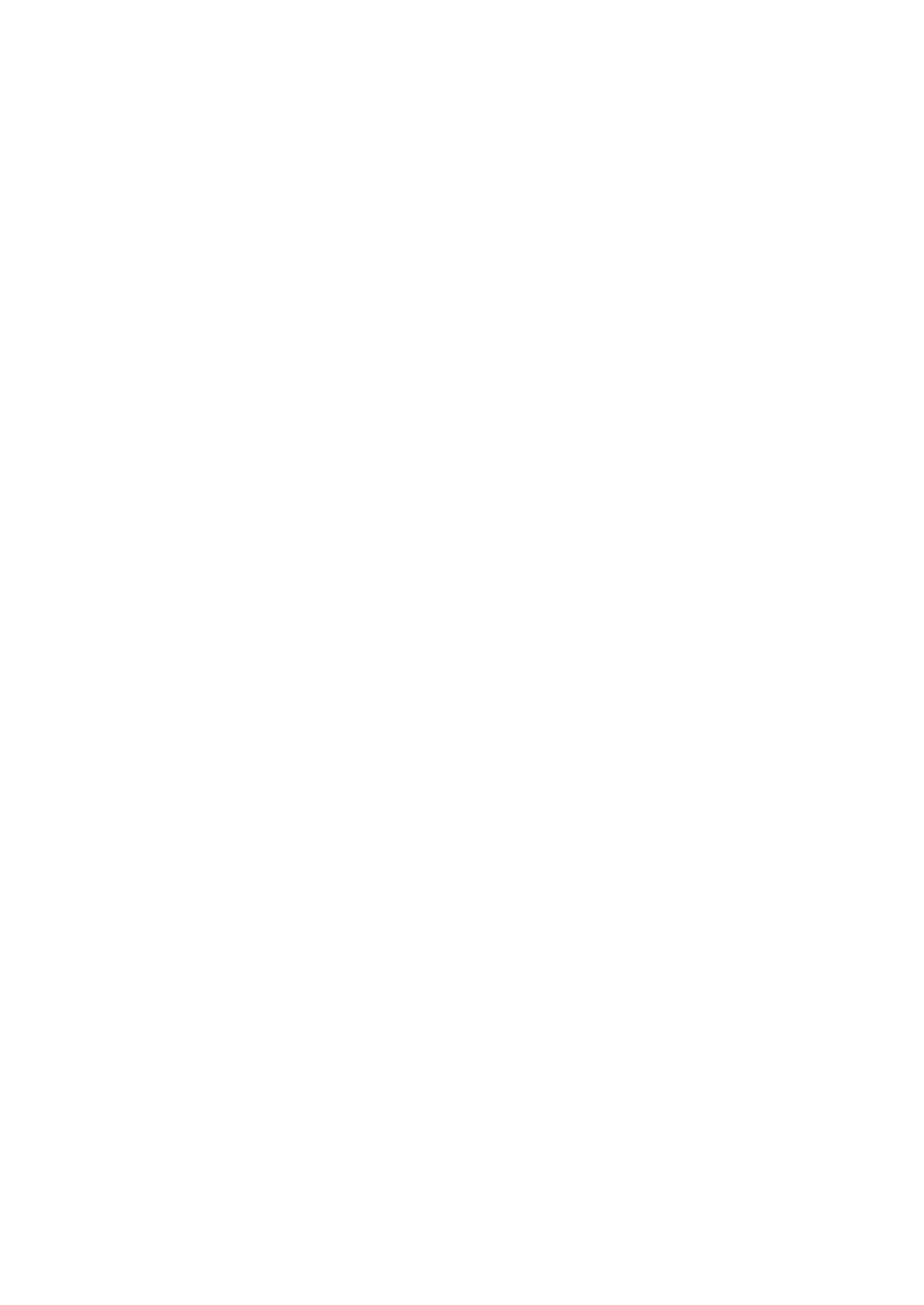# **1. Introduction**

This document is the Irish Water (IW) Disconnection Policy (the 'Policy') dealing with Disconnections from IW's Network (the 'Network'). A Disconnection refers to any disconnection, discontinuation or restriction of Water Services carried out by IW on a temporary or permanent basis.

The Policy has the following objectives:

- i. explain the circumstances in which IW may carry out Disconnection.
- ii. set out how IW will provide Disconnection and Reconnection services for our Customers; and
- iii. explain the circumstances in which a Customer may be charged for Disconnection and/or Reconnection.

The Policy will be applied by IW consistently to all Customers that it disconnects from the Network and will not have any regional or local variations. This will ensure equity and non-discrimination in the provision of a standard, transparent Disconnection regime for IW's Customers.

The Policy should be read in accordance with the IW Business Customer Codes of Practice, the IW Non-Domestic Customer Handbook and the IW Connection Charging Policy ('the Policies'), as approved by the Commission for Regulation of Utilities (CRU)<sup>1</sup>. Where any conflict arises between the terms of the Policy and the Policies, the Policies will take precedence.

The Policy is subject to approval by the CRU.

<sup>&</sup>lt;sup>1</sup> The Connection Charging Policy was approved by the CRU on 18<sup>th</sup> December 2018 and came into effect on 1<sup>st</sup> April 2019. It is available to review [here](https://www.water.ie/iw-documents/help-resources/connections/Connection-Charging-Policy-CRU-approved-18.12.2018.pdf)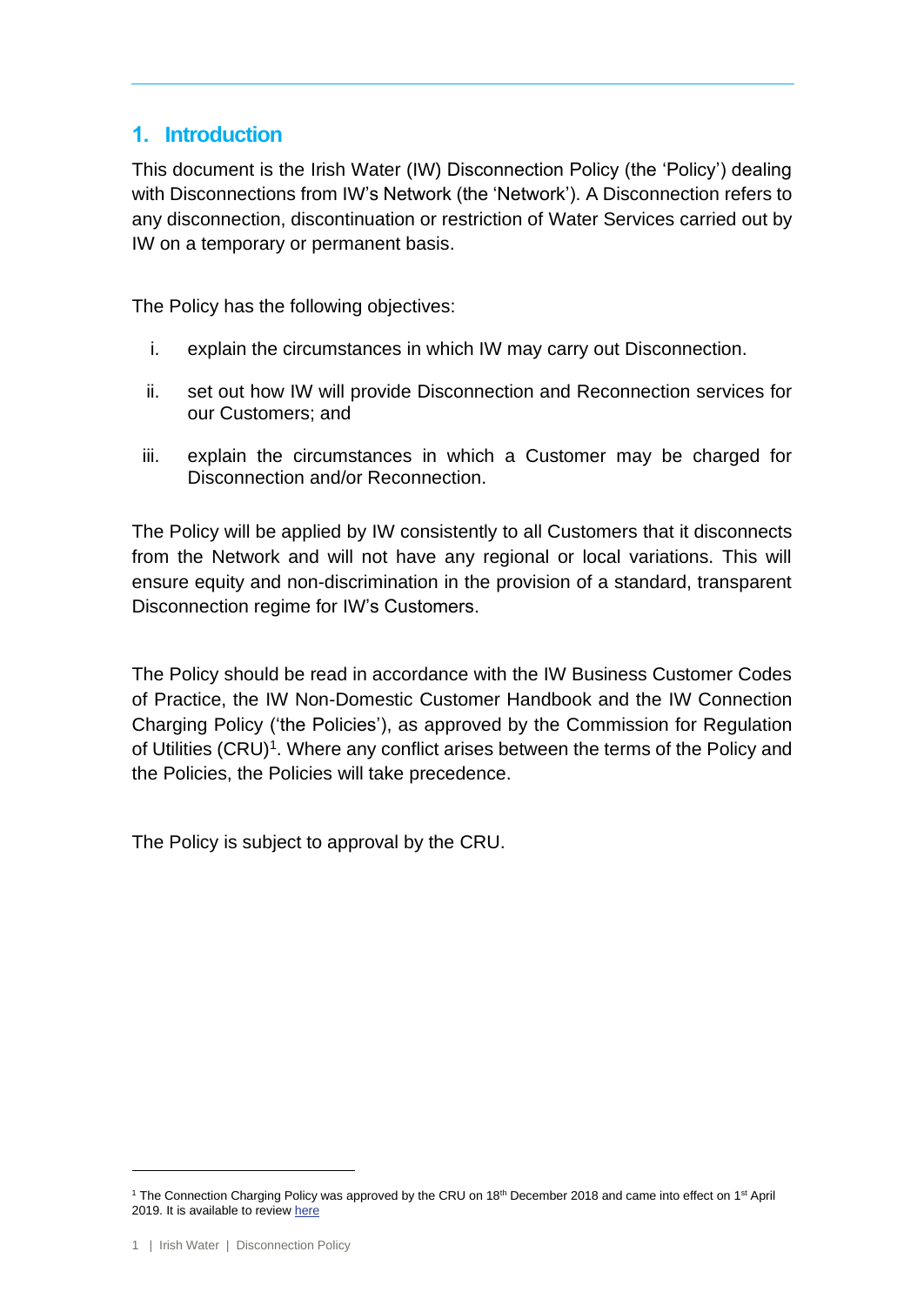# **2. Scope**

This Policy applies in respect of:

- a) Domestic Connections and Non-Domestic Connections; and
- b) Water and wastewater Connections.

Disconnection will be carried out in the instances set out in:

- a) the IW Business Customer Codes of Practice<sup>2</sup>; and
- b) the CRU approved IW Non-Domestic Customer Handbook<sup>3</sup>.

There are some additional circumstances, outlined in sections 4 and 5 of this paper, in which IW may carry out Disconnections including limited circumstances in which IW may seek to Disconnect a Domestic Customer. These include:

- a) Disconnection at the request of a Customer;
- b) Disconnection of an Unauthorised Connection; and
- c) Disconnection for Health and Safety Reasons.

The Policy does not outline the Customer service standards and communication procedures that are followed by IW in the carrying out of Disconnections. These are covered in the IW Business Customer Codes of Practice, in accordance with the CRU approved IW Non-Domestic Customer Handbook.

<sup>3</sup> Available to view [here](https://www.cru.ie/document_group/irish-water-non-domestic-customer-handbook/)

<sup>&</sup>lt;sup>2</sup> Available to view [here](https://www.water.ie/our-customer-commitment/)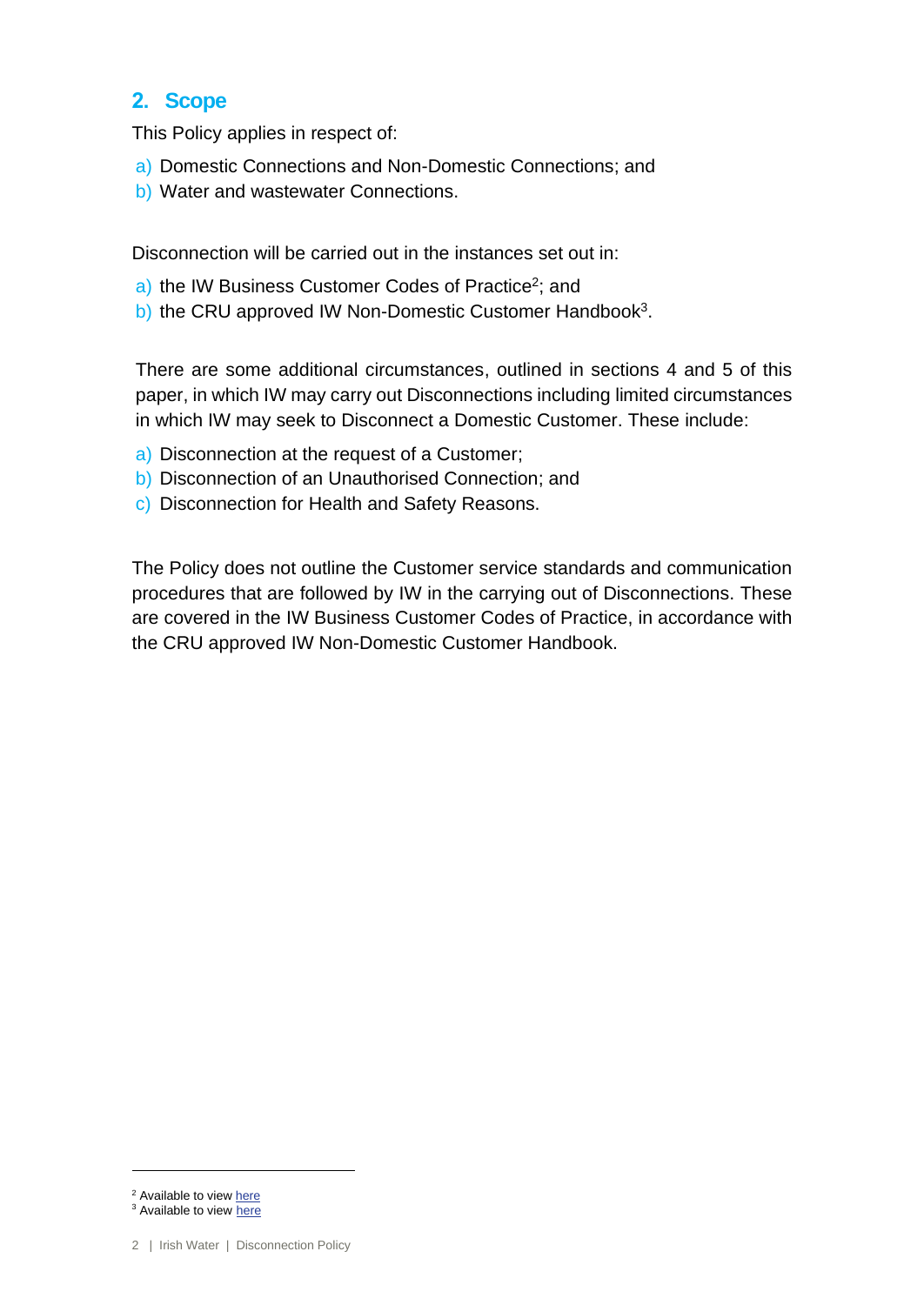# **3. Categories of Disconnection**

#### **3.1 Temporary Disconnection**

A Temporary Disconnection (or 'service lock') is one where the external stop valve is secured in the 'off' position. A standard Temporary Disconnection will only require the external stop valve to be secured in the 'off' position and will not require works to, or the removal of, Connection Assets. Typically Temporary Disconnections will be standard however, in limited circumstances, additional works may be required to facilitate the temporary disconnection. These works may include meter removal, excavation works to access the meter or external stop valve etc. Where additional works are required the Temporary Disconnection will be classified as non-standard.

#### **3.2 Permanent Disconnection**

A Permanent Disconnection means the permanent Disconnection of a Premises from the Network to the extent that it will not be possible to restore Water Services through the pipework at any time in the future. In some cases this may extend to complete removal of the pipework between the water main and the stopcock, as well as the stopcock and meter assembly. On occasion this may involve excavation work in the vicinity of the Connection Assets. In all circumstances a Permanent Disconnection will be irreversible, and the Customer will have to apply to IW for a new Connection should they wish to avail of Water Services in the future.

All permanent disconnections are considered non-standard as the work required to safely and securely render the connection permanently disconnected will depend on the specific configuration of the connection, ground conditions etc.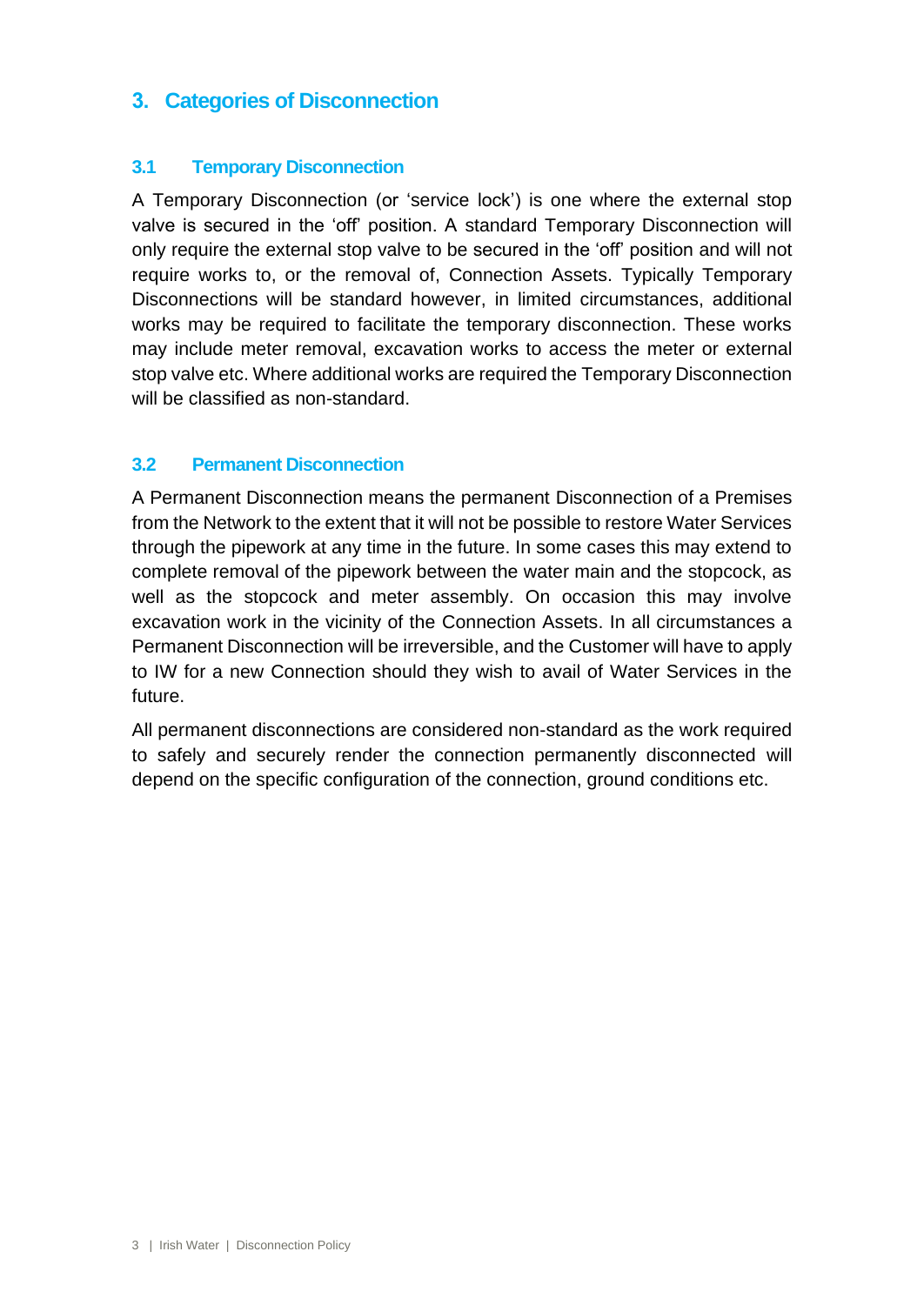# **4. Domestic Disconnection**

#### **4.1 IW Disconnection**

There are limited circumstances in which IW may seek to Disconnect a Domestic Customer.

#### **4.1.1 IW Disconnection for an unoccupied Connection**

IW may Disconnect a Domestic Customer where:

- the Premises is unoccupied; and
- the Connection is deemed to be an Unauthorised Connection: and/or
- in the view of IW a continuation of the use of the Connection would pose a risk to health and safety. This may include circumstances where a Connection is causing the release of pathogens into the Network.

#### **4.2 Customer requested Disconnection**

IW may disconnect the Premises of a Domestic Customer at the request of the Customer, in limited circumstances. In order to avail of a Temporary Disconnection from the public water main the Premises must have an alternative source of water supply. It is essential that the Customer can demonstrate that they have an alternative source of water supply before a Disconnection can be granted.

Permanent Disconnection of a Domestic Customer's Premises will typically only be permitted where the Premises is to be demolished or, in the case of an unoccupied Connection, in accordance with section 4.1.1. Where the Premises is to be demolished, proof of planning permission for demolition will be required before a Disconnection will be scheduled.

Temporary Disconnections will have a limited duration, agreed with the customer (e.g to facilitate renovation works). Reconnection will take place after the agreed time period. Where a Temporary Disconnection has exceeded two years in duration, it will be deemed to be a Permanent Disconnection. In such instances, the Customer will have to apply for a new Connection if they wish to have the Connection reinstated. IW will need to assess the condition of the Connection Assets and may need to carry out works to safely Reconnect the Premises and/or provide capacity to meet the Customer's load requirements. A Connection charge will apply in accordance with the Connection Charging Policy.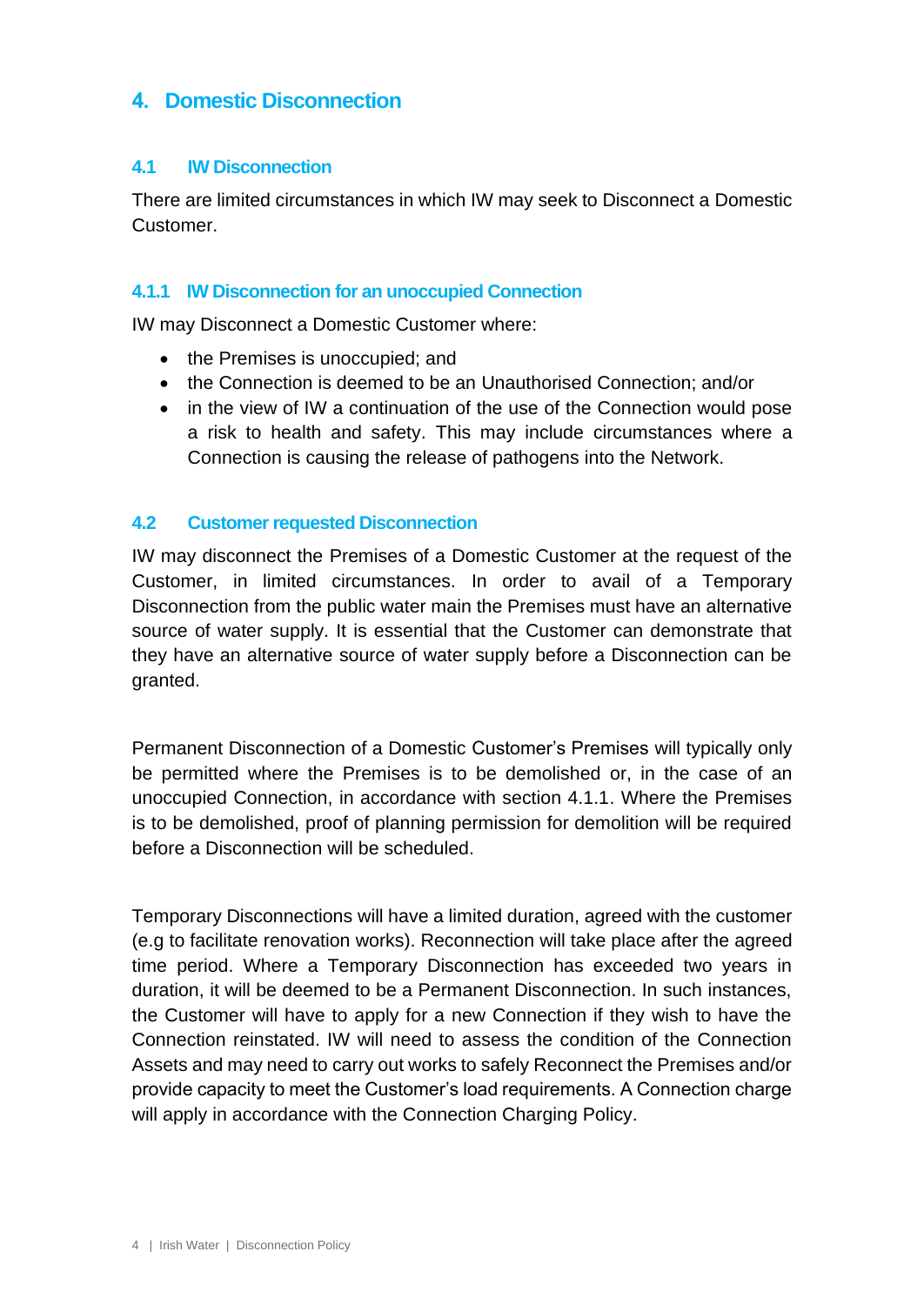The Owner of the Premises must provide authorisation for a Permanent Disconnection. If the person applying for a Permanent Disconnection is not the Owner, written authorisation from the Owner must be included with the application form.

Where Service Connection Infrastructure is shared with a third party Domestic Customer's Premises or Non-Domestic Customer's Premises, a Customer requested Disconnection will generally not be permitted.

# **5. Non-Domestic Disconnection**

Where there is a domestic element to a Non-Domestic Customer's Premises (e.g. an apartment above a shop) a Disconnection will not be carried out except in limited circumstances (see section 4).

### **5.1 IW Disconnection**

IW may Disconnect a Non-Domestic Customer's Premises in any of the following instances as specified in the Non-Domestic Customer Handbook and Code of Practice on Disconnections:

- Upon request of the Customer;
- No registered Customer at the premises has been established after attempts to determine occupancy /ownership;
- Failure to pay a bill relating to the supply of water/wastewater services;
- Failure to pay a bill relating to the supply of water/wastewater services by a non-domestic Customer who also has a shared supply with another nondomestic Customer who has also failed to pay their water/wastewater bill to IW in respect of their premises;
- Where the Customer has entered into a payment plan and that Customer fails to honour that plan;

The Non-Domestic Customer Handbook also allows for any other criteria for disconnection that are in line with this Disconnection Policy (as approved by the CRU).

#### **5.1.1 IW Disconnection for non-payment**

IW may Disconnect a Non-Domestic Customer's Premises if monies remain outstanding as a result of a failure to pay a bill relating to the Connection and/or supply of Water Services. IW may carry out a Disconnection if a charge in respect of the Premises remains wholly or partly unpaid after the expiration of two months after the charge has become payable.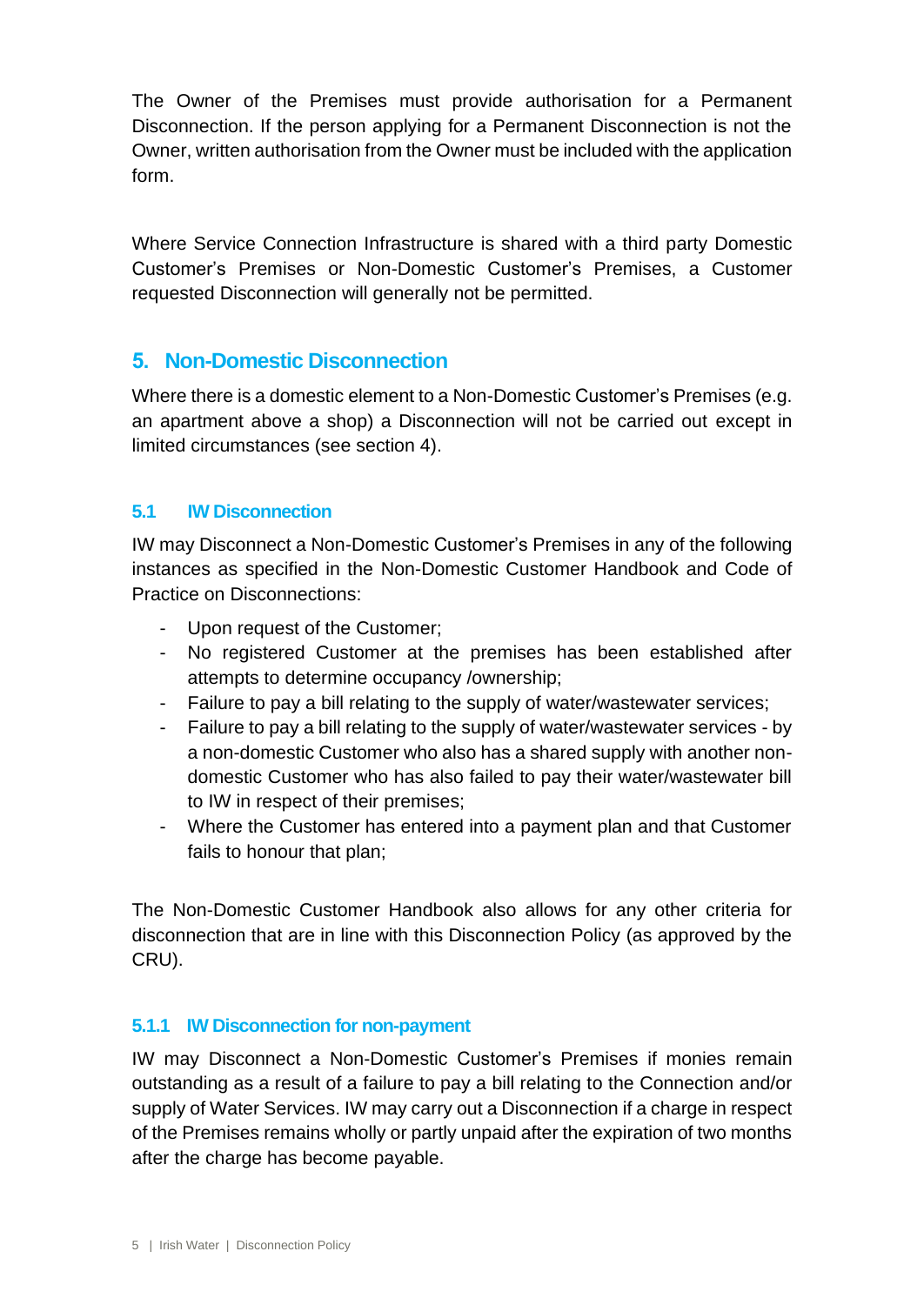However, IW will only Disconnect a Premises as a measure of last resort when all other methods of arrears repayment have been exhausted.

The IW Business Customer Code of Practice on Disconnections sets out the circumstances in which a Disconnection may be carried out for non-payment and the process for Disconnection due to non-payment. The IW Business Customer Code of Practice on Disconnections also set out the circumstances in which IW will not initiate Disconnection for non-payment.

#### **5.1.2 IW Disconnection for Unauthorised Connection**

IW may Disconnect a Non-Domestic Customer's Premises where the Connection is deemed to be an Unauthorised Connection.

#### **5.1.3 IW Disconnection for Health and Safety Reasons**

IW may carry out a Permanent Disconnect a Non-Domestic Customer's Premises if, in the view of IW, continuation of the use of the Connection would pose a risk to health and safety. This may include circumstances where a Connection is causing the release of pathogens into the Network.

#### **5.2 Customer requested Disconnections**

Section 8.2.1 of the IW Non-Domestic Customer Handbook and the IW Business Code of Practice on Disconnections provide for Disconnection 'upon request of the account holder'.

Customer requested Disconnections will be facilitated by a Temporary Disconnection unless the Premises is to be demolished or construction work is being carried out that necessitates removal of the Connection Assets. Permanent Disconnection may be offered if in the view of IW it is the most appropriate means of Disconnection for that particular Connection or is required for health and safety reasons.

Temporary Disconnections will have a limited duration, agreed with the customer (e.g to facilitate renovation works). Reconnection will take place after the agreed time period. Temporary Disconnections may also be limited in duration if IW deems there to be a risk of contamination of the water supply arising from a prolonged period of disconnection. In such instances, IW may carry out a Permanent Disconnection and the Customer will have to apply to IW for a new Connection if they wish to have the Connection reinstated. Where a Temporary Disconnection has exceeded two years in duration, it will be deemed to be a Permanent Disconnection. In such instances, the Customer will have to apply for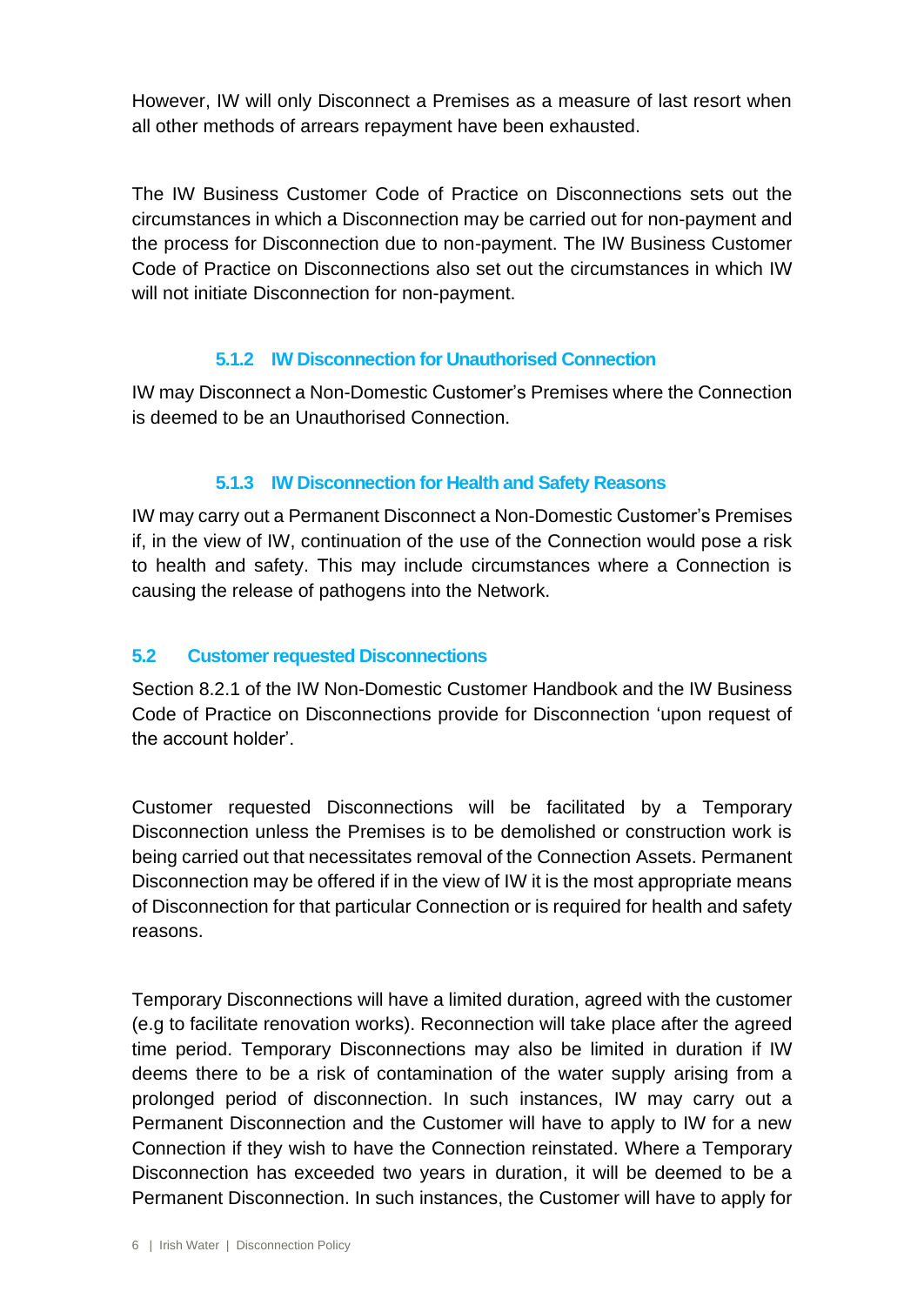a new Connection if they wish to have the Connection reinstated. IW will need to assess the condition of the Connection Assets and may need to carry out works to safely Reconnect the Premises and/or provide capacity to meet the Customer's load requirements. A Connection charge will apply in accordance with the Connection Charging Policy.

The Owner of the Premises must provide authorisation for a Permanent Disconnection. If the person applying for a Permanent Disconnection is not the Owner, written authorisation from the owner must be included with the application form.

Where Service Connection Infrastructure is shared with a third party Domestic Customer's Premises or Non-Domestic Customer's Premises, a Customer requested Disconnection will generally not be permitted.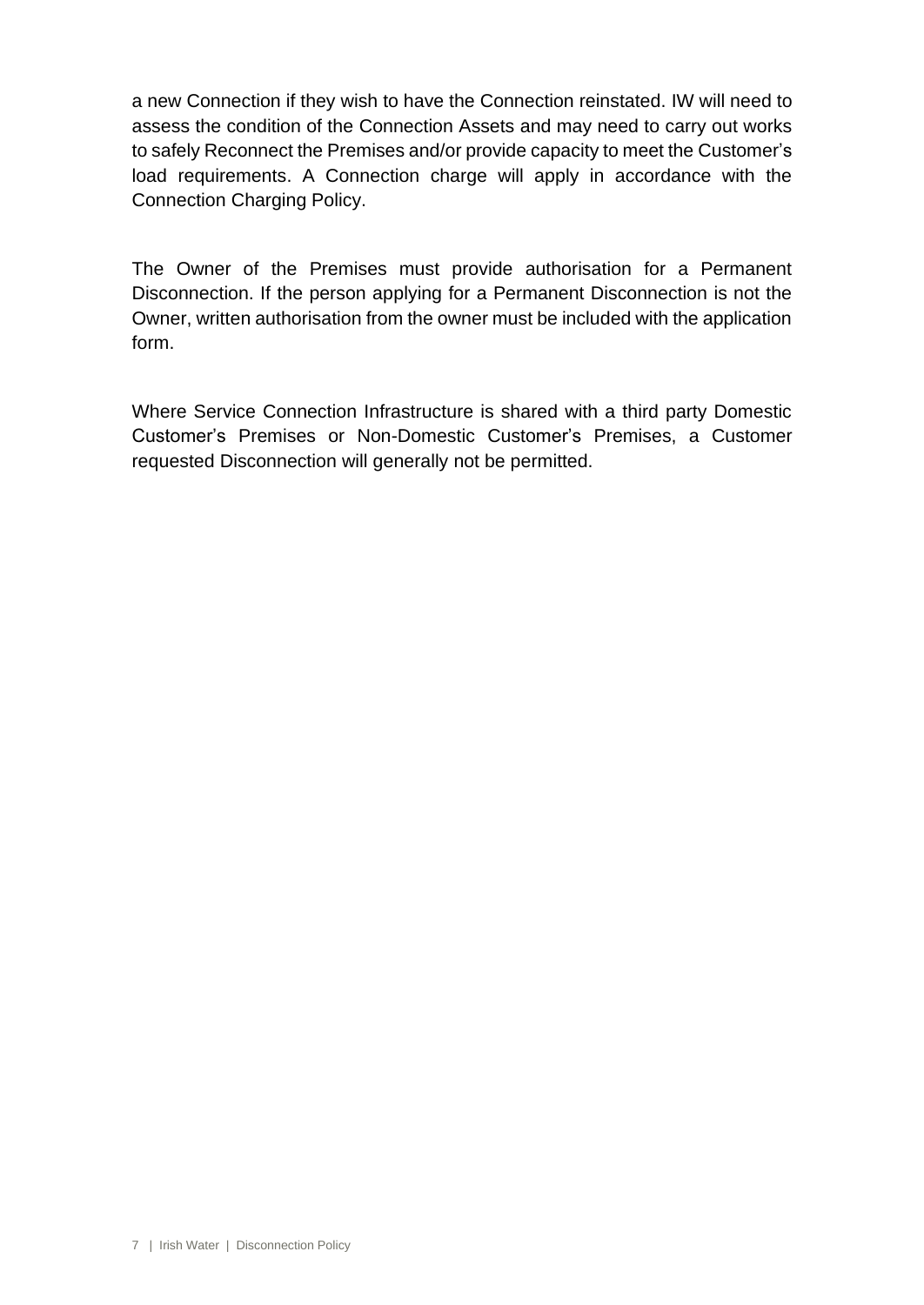### **6. Reconnection**

- a) Where IW has carried out a Temporary Disconnection for reasons of nonpayment the Customer may reconnect to the Network by making all outstanding payments and paying any applicable Reconnection Fee.
- b) Where a Customer that has previously requested a Temporary Disconnection wishes to reconnect to the Network, they may apply for Reconnection by contacting IW and will have to pay a Reconnection Fee, as outlined in Section 7.
- c) If a Temporary Disconnection is in place for over two years, it will be deemed to be a Permanent Disconnection. The Customer will have to apply to IW for a new Connection should they wish to reconnect to the Network.
- d) Where a Permanent Disconnection has taken place the Customer will need to apply for a new Connection if they wish to have the Connection reinstated.
- e) The Customer is responsible for ensuring they undertake a thorough flush of their supply pipe and internal plumbing to ensure they completely remove any stagnant water from the pipework following a Reconnection. This will form part of the terms and conditions that the Customer must agree to prior to Reconnection.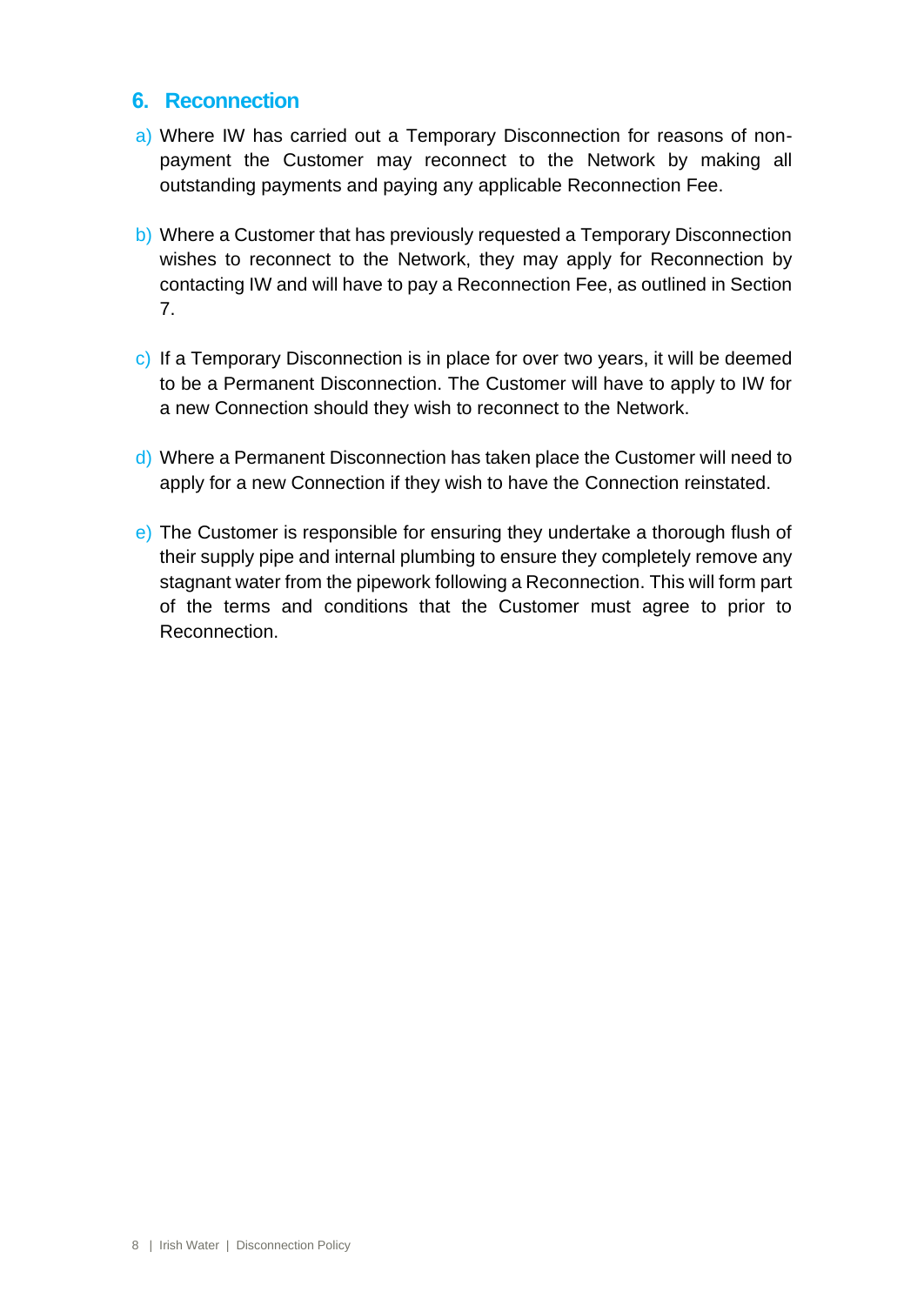# **7. Charges**

- a) Where a Customer requests a Temporary Disconnection, charges for Disconnection and subsequent Reconnection will apply in accordance with the charging policy set out in the Water Charges Plan.
- b) Where a Customer wishes to have a Connection reinstated following a Temporary Disconnection for non-payment, a Reconnection charge will apply in accordance with the charging policy set out in the Water Charges Plan.
- c) No charge will apply for a Permanent Disconnection. Where a Temporary Connection has been provided by IW, the cost of removal of the Connection at the end of the specified Temporary Connection period will be recovered via the Temporary Connection charge<sup>4</sup>.
- d) Where a Customer has previously availed of a Permanent Disconnection; any request for re-connection to the Network will be treated as a request for a new Connection and will be charged in accordance with the Connection Charging Policy.
- e) Charges for water supplies provided by IW are currently VAT exempt. Therefore supply related ancillary charges including Connection charges, Disconnections charges, Reconnection charges, as billed by IW are VAT exempt.

<sup>4</sup> In accordance with section 13.4 of the CCP.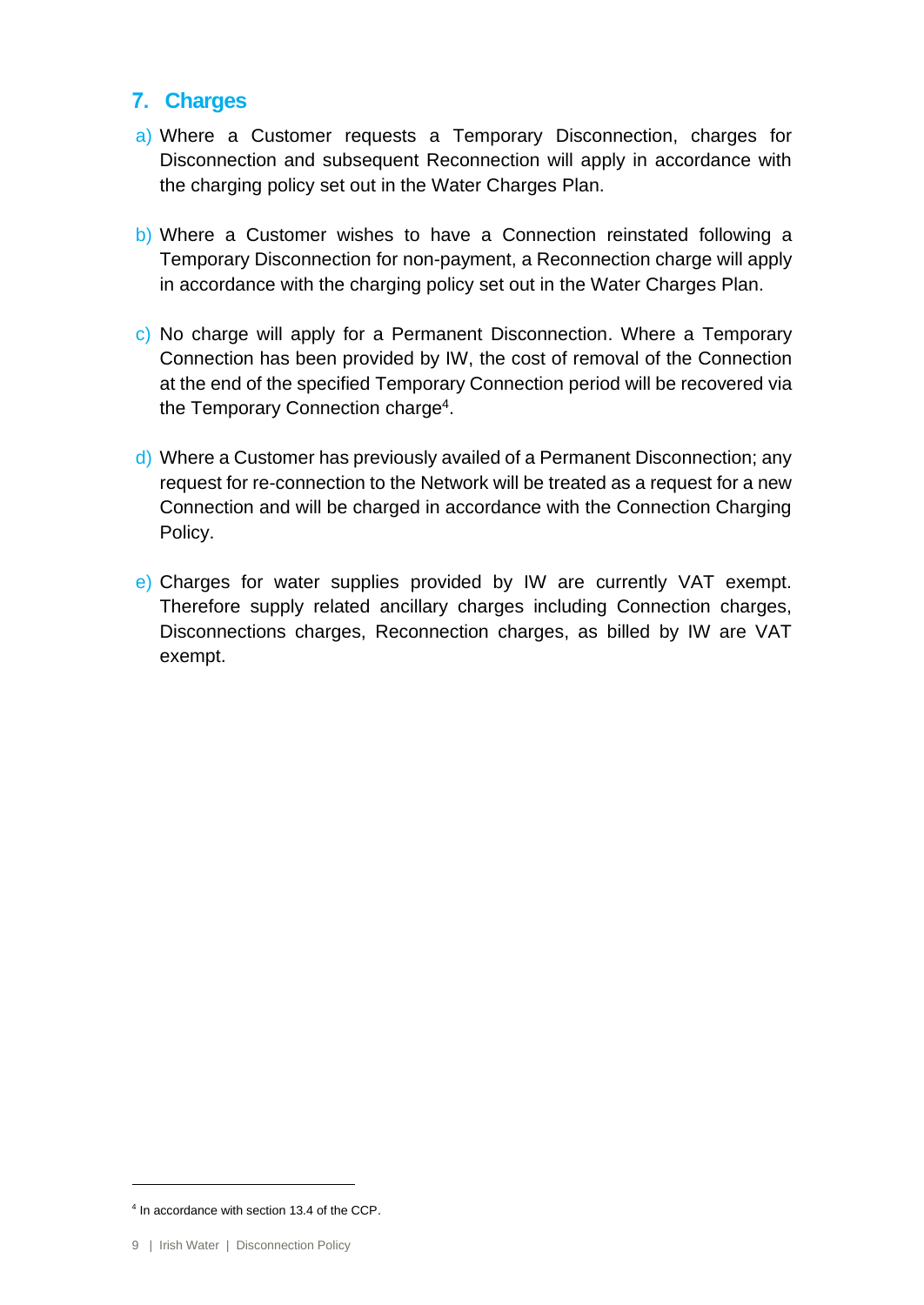# **8. Application process**

- a) Customers seeking a Temporary Disconnection should submit an application form to IW. The application form is available at [www.water.ie.](http://www.water.ie/)
- b) Customers seeking a Permanent Disconnection will be required to enter into a Disconnection Agreement with IW. The Customer should submit an application form to IW. The application form is available at [www.water.ie.](http://www.water.ie/)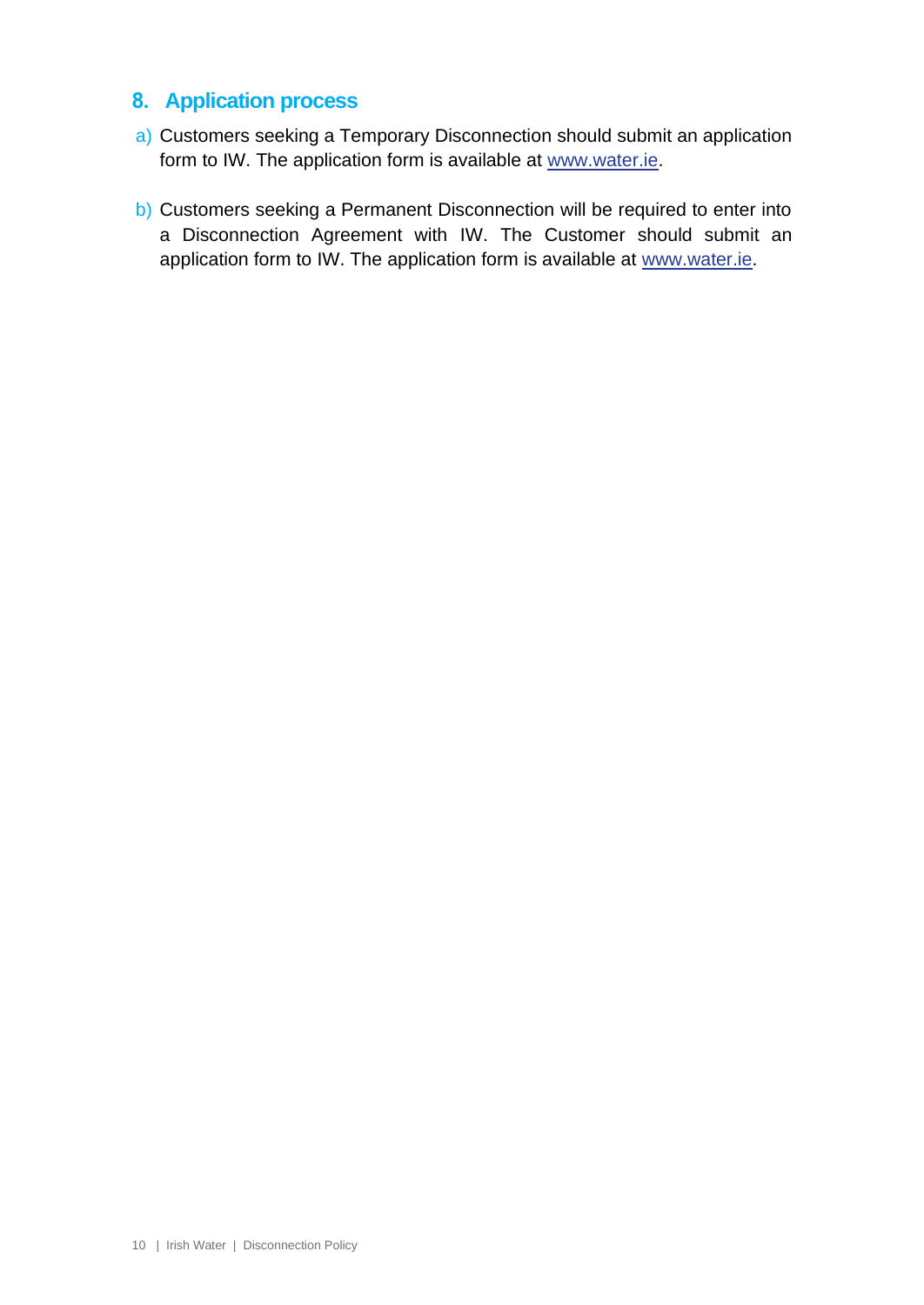# **Annex: Definitions / Glossary of Terms**

**The Act:** means the Water Services (No. 2) Act 2013.

**Business Customer Codes of Practice:** means the documents, published on the IW website, that outline IW's Codes of Practice for its Non-Domestic Customers in relation to metering, billing, Customer communication, network operations and handling customer complaints.

**Commission for Regulation of Utilities (CRU):** means the body established pursuant to Section 8 of the Electricity Regulation Act 1999, as amended.

**Connection:** means the physical connection of a Customer's Premises to the Network to facilitate the provision of Water Services to the Customer's Premises.

**Connection Agreement:** means the written agreement signed between the Customer and IW setting out the commercial and technical terms governing the Connection.

**Connection Assets:** means all the infrastructure required to provide, or facilitate the provision of the Connection as is set out in more detail in section 5 of the Connection Charging Policy

**Connection Charging Policy:** means the IW policy dealing with Connections to the Network as approved by the CRU on 18<sup>th</sup> December 2018.

**Customer:** means any party which has a Connection to the Network or has entered into a Connection Agreement, or applied to enter into a Connection Agreement, with Irish Water.

**Disconnection:** means any disconnection, discontinuation or restriction of Water Services carried out by IW on a temporary or permanent basis.

**Disconnection Agreement:** means the written agreement signed between the Customer and IW setting out the commercial and technical terms governing the Permanent Disconnection.

**Domestic Connection:** has the meaning given to it in Section 4.3 of the Connection Charging Policy.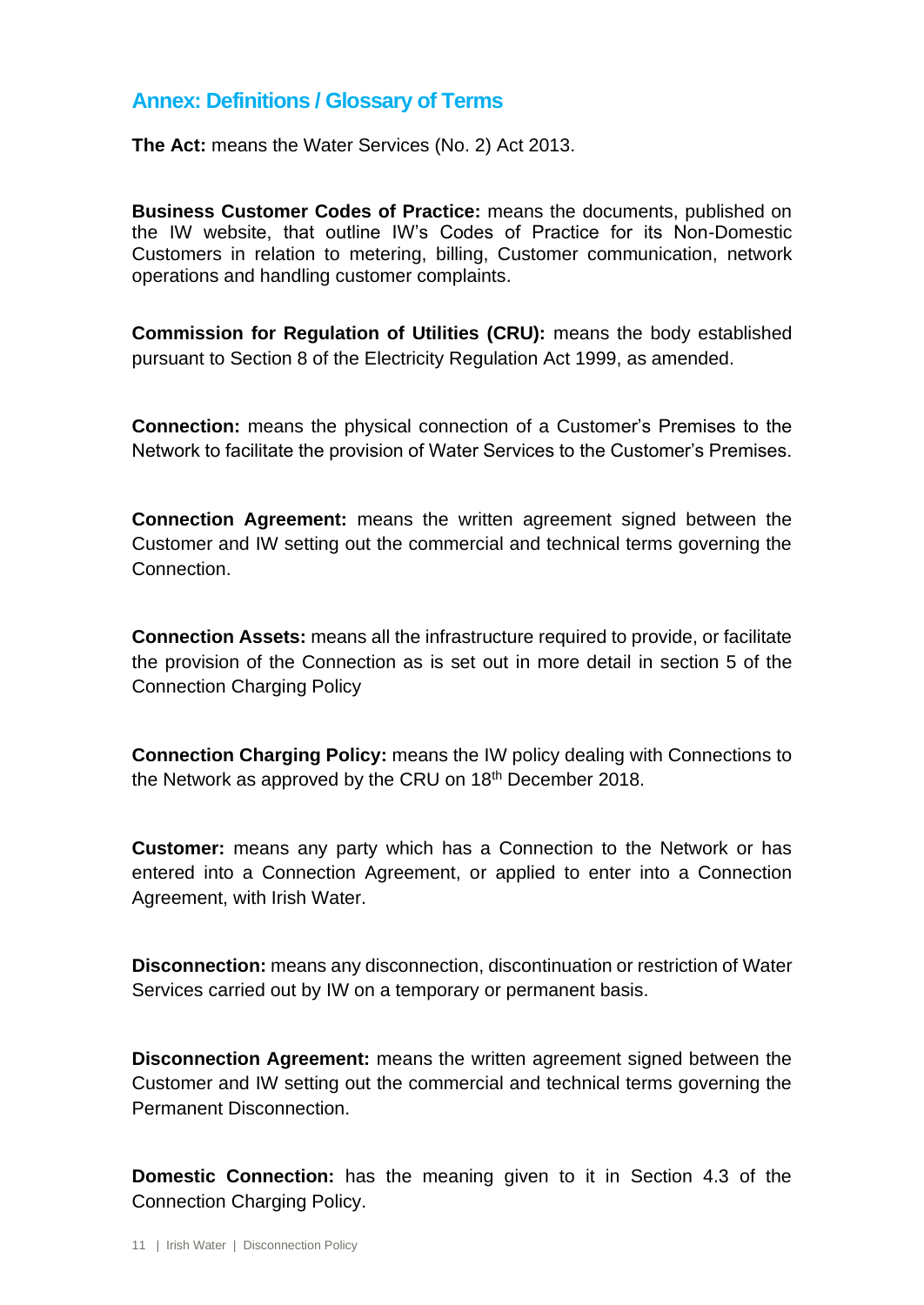**Domestic Customer:** means a Customer that has a Domestic Connection or has entered into a Connection Agreement, or has applied to enter into a Connection Agreement in respect of a Domestic Connection.

**Irish Water:** means Irish Water (Uisce Éireann), a designated activity company, limited by shares with registration number 530363 and having its registered office at Colvill House, 24-26 Talbot Street, Dublin 1, Ireland.

**Local Authority:** has the meaning assigned to it in The Act.

**Network:** means the IW owned and/or controlled wastewater and water network. It includes, but is not limited to, the pipework, treatment plants and all other associated and related infrastructure required to deliver Water Services which are within the control and/or ownership of IW.

**Non-Domestic:** means the use of a Premises or part of a Premises by a person or entity for any trade, industry or business activity.

**Non-Domestic Connection:** has the meaning given to it in Section 4.4 of the Connection Charging Policy.

**Non-Domestic Customer:** means a Customer that has a Non-Domestic Connection or has entered into a Connection Agreement, or applied to enter into a Connection Agreement, in respect of a Non-Domestic Connection.

**Owner:** means, in relation to a Premises, a person or legal entity who, whether for themselves or as a trustee or agent for any other person or legal entity, is entitled to receive the rent of the Premises (or where the Premises are not let at a rent, would be so entitled if they were let), provided that nothing in this definition shall capture:

- a. a person who has defaulted on their mortgage and so is not in possession of their home;
- b. an agent acting in its capacity as a commercial agent for the sale, lease or rent of the Premises; or
- c. an executor or administrator of the estate of which the Premises forms part.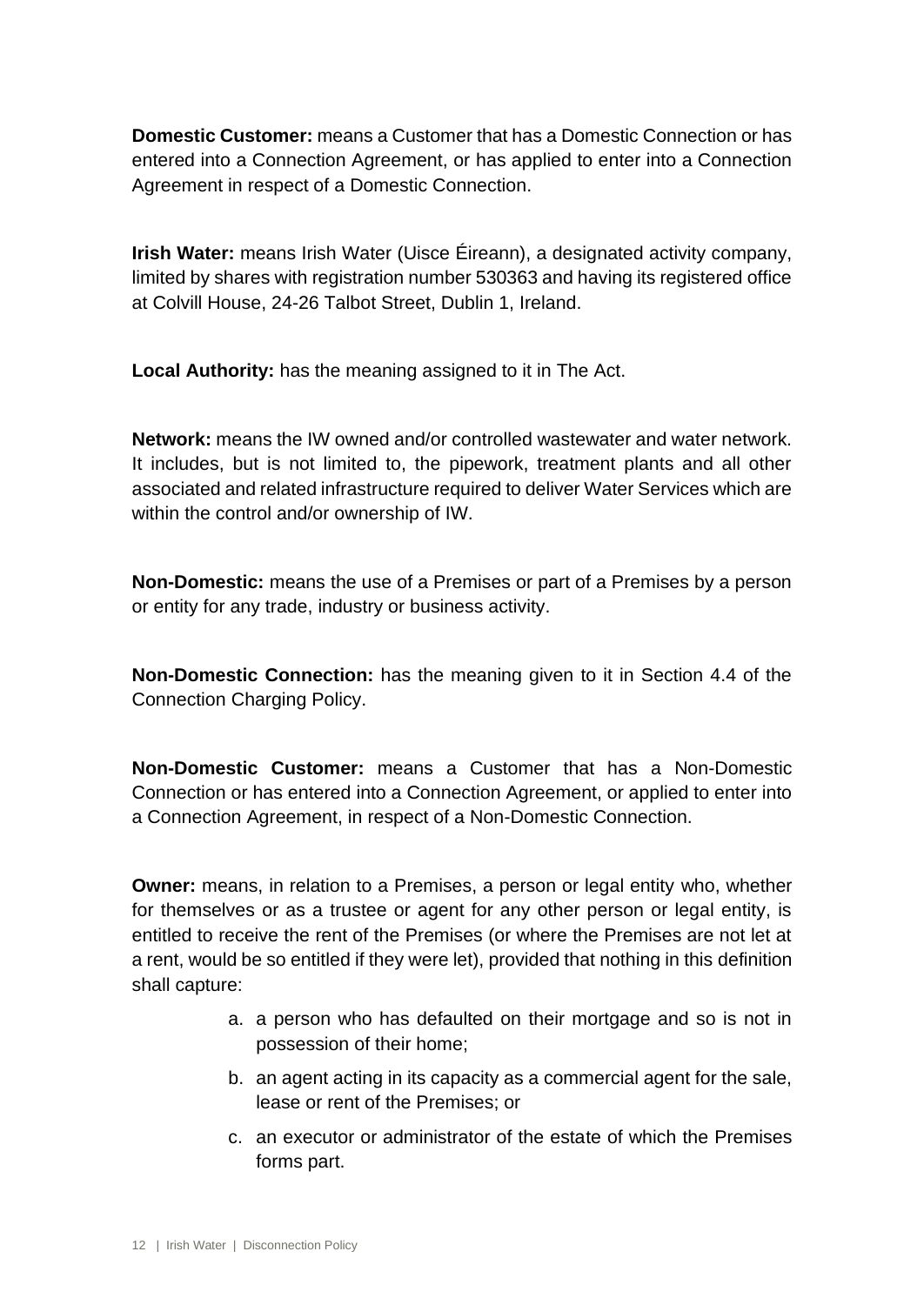**Permanent Disconnection:** A permanent disconnection means the permanent disconnection of a Premises from the Network to the extent that it will not be possible to restore Water Services through the pipework at any time in the future. In some cases this may extend to complete removal of the pipework between the water main and the stopcock, as well as the stopcock and meter assembly. On occasion this may involve excavation work in the vicinity of the Connection Assets.

**Policy:** means this Disconnection Policy governing how IW will undertake Disconnections including how Customers will be charged.

**Premises:** includes any part of any public or private building, vessel, vehicle, structure or land (whether or not there are structures on the land and whether or not the land is covered with water), and any plant or related accessories on or under such land, or any hereditament of tenure, together with any out-buildings and Curtilage, but does not include land which is a Public Road, a road which is the subject of an order under Section 11 of the Roads Act 1993 or a road for which a Local Authority is responsible in accordance with a non-statutory Local Authority taking in charge scheme.

**Reconnection:** means reactivating a Connection to the Network and the supply of Water Services to the Premises where a Disconnection has previously been carried out.

**Service Connection Infrastructure:** has the meaning given to it in Section 5.3.2 of the Connection Charging Policy.

**Temporary Connection:** refers to short-term Connections that are typically required for providing a water supply and/or wastewater discharge during construction or a once-off event and has the detailed meaning given to it in Section 13.4 of the Connection Charging Policy.

**Temporary Disconnection:** A Temporary Disconnection is one where the external stop valve is secured in the 'off' position. A Temporary Disconnection will not involve the removal of Connection Assets.